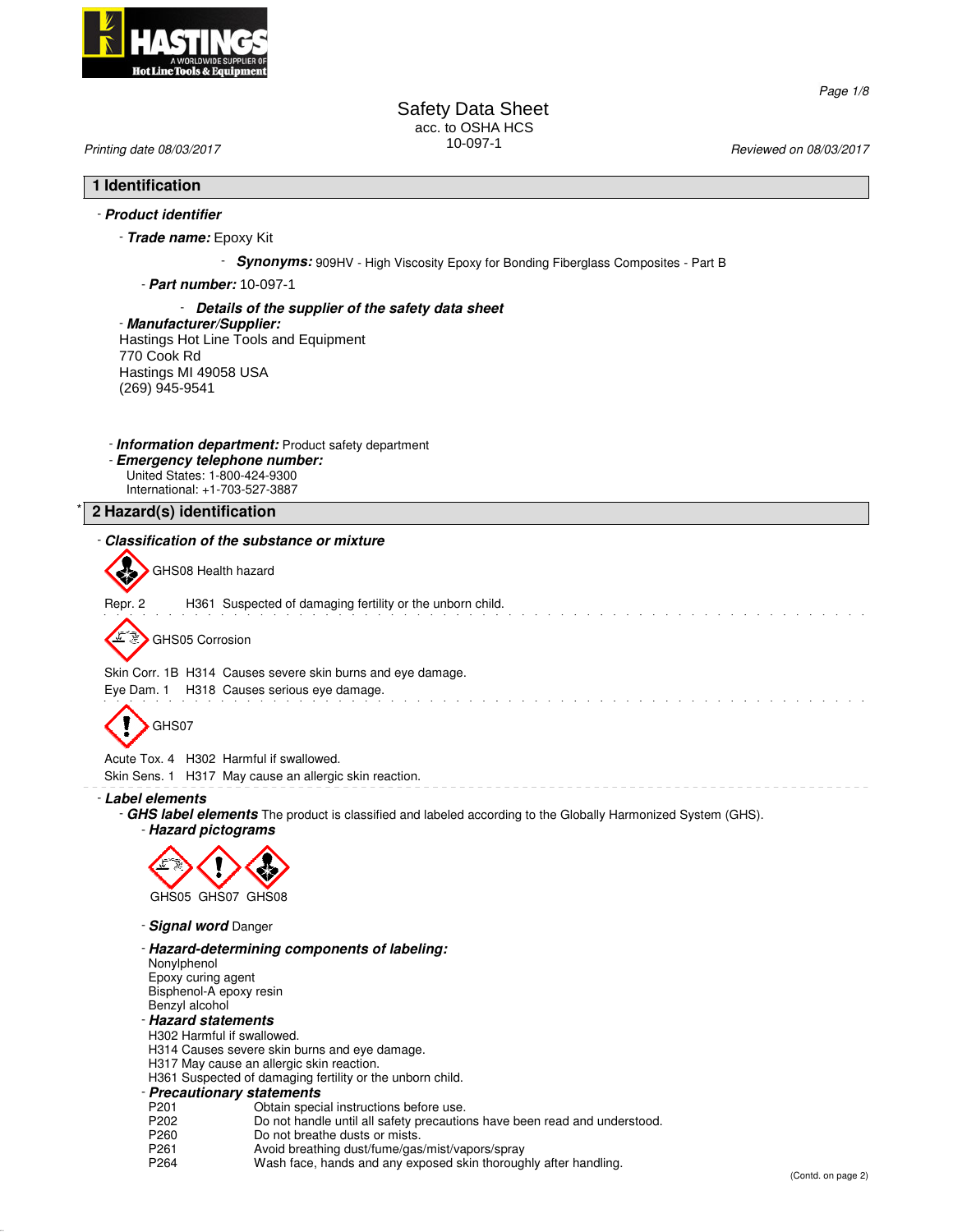#### **Safety Data Sheet acc. to OSHA HCS**

Printing date 08/03/2017 **Printing date 08/03/2017** and the state of the state of the state of the state of the state of the state of the state of the state of the state of the state of the state of the state of the state

### **Trade name:** Epoxy Kit

|           | (Contd. of page 1)                                                                                                            |
|-----------|-------------------------------------------------------------------------------------------------------------------------------|
| P270      | Do not eat, drink or smoke when using this product.                                                                           |
| P272      | Contaminated work clothing must not be allowed out of the workplace.                                                          |
| P280      | Wear protective gloves/protective clothing/eye protection/face protection.                                                    |
| P280      | Wear protective gloves.                                                                                                       |
| P280      | Wear eye protection / face protection.                                                                                        |
| P301+P312 | IF SWALLOWED: Call a POISON CENTER/doctor if you feel unwell.                                                                 |
|           | P301+P330+P331 If swallowed: Rinse mouth. Do NOT induce vomiting.                                                             |
| P302+P352 | IF ON SKIN: Wash with plenty of water.                                                                                        |
|           | P303+P361+P353 If on skin (or hair): Take off immediately all contaminated clothing. Rinse skin with water/shower.            |
| P304+P340 | IF INHALED: Remove person to fresh air and keep comfortable for breathing.                                                    |
|           | P305+P351+P338 If in eyes: Rinse cautiously with water for several minutes. Remove contact lenses, if present and easy to do. |
|           | Continue rinsing.                                                                                                             |
| P308+P313 | IF exposed or concerned: Get medical advice/attention.                                                                        |
| P310      | Immediately call a POISON CENTER/doctor.                                                                                      |
| P333+P313 | If skin irritation or rash occurs: Get medical advice/attention.                                                              |
| P363      | Wash contaminated clothing before reuse.                                                                                      |
| P405      | Store locked up.                                                                                                              |
| P501      | Dispose of contents/container in accordance with local/regional/national/international regulations.                           |

# - **Classification system:**

- **NFPA ratings (scale 0 - 4)**



#### - **HMIS-ratings (scale 0 - 4)**

 HEALTH FIRE **REACTIVITY** 0 \*3 ០ Health  $=$   $*3$ Fire = 1 Reactivity  $= 0$ 

#### - **Other hazards**

# - **Results of PBT and vPvB assessment**

- **PBT:** Not applicable.

- **vPvB:** Not applicable.

# \* **3 Composition/information on ingredients**

#### - **Chemical characterization: Mixtures**

- **Description:** Mixture of the substances listed below with nonhazardous additions.

| - Dangerous components:            |                                                                                 |        |
|------------------------------------|---------------------------------------------------------------------------------|--------|
| 471-34-1 calcium carbonate         |                                                                                 | 60-69% |
| 84852-15-3 Nonylphenol             | Repr. 2, H361; Skin Corr. 1B, H314; Eye Dam. 1, H318; Acute Tox. 4, H302        | 10-19% |
| 112-57-2 Epoxy curing agent        | Skin Corr. 1B, H314; Acute Tox. 4, H302; Acute Tox. 4, H312; Skin Sens. 1, H317 | 10-19% |
| 100-51-6 Benzyl alcohol            | Acute Tox. 4, H302; Acute Tox. 4, H332                                          | 10-19% |
| 25068-38-6 Bisphenol-A epoxy resin | Skin Irrit. 2, H315; Eye Irrit. 2A, H319; Skin Sens. 1, H317; STOT SE 3, H335   | 1-4%   |
|                                    |                                                                                 |        |

# **4 First-aid measures**

#### - **Description of first aid measures**

#### - **General information:**

Immediately remove any clothing soiled by the product.

Symptoms of poisoning may even occur after several hours; therefore medical observation for at least 48 hours after the accident. - **After inhalation:**

Supply fresh air and to be sure call for a doctor.

In case of unconsciousness place patient stably in side position for transportation.

Supply fresh air; consult doctor in case of complaints.

- **After skin contact:** Immediately wash with water and soap and rinse thoroughly.
- **After eye contact:** Rinse opened eye for several minutes under running water. Then consult a doctor.

# - **After swallowing:**

Immediately call a doctor.

Drink copious amounts of water and provide fresh air. Immediately call a doctor.

- **Information for doctor:**

- **Most important symptoms and effects, both acute and delayed** No further relevant information available.

- **Indication of any immediate medical attention and special treatment needed**
- No further relevant information available.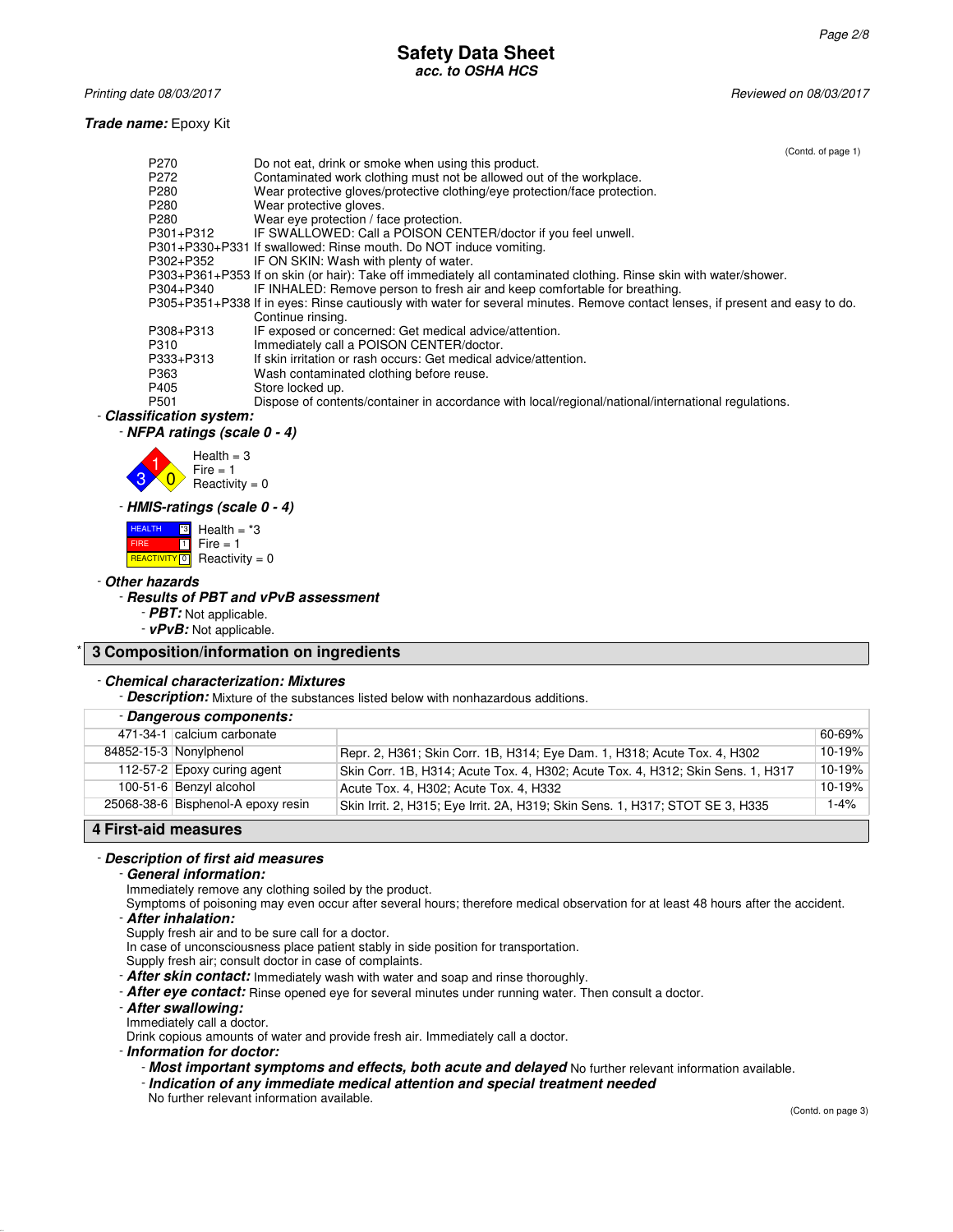Printing date 08/03/2017 Reviewed on 08/03/2017

**Trade name:** Epoxy Kit

(Contd. of page 2) **5 Fire-fighting measures** - **Extinguishing media** - **Suitable extinguishing agents:** CO2, extinguishing powder or water spray. Fight larger fires with water spray or alcohol resistant foam. Use fire fighting measures that suit the environment. - **Special hazards arising from the substance or mixture** No further relevant information available. - **Advice for firefighters** - **Protective equipment:** Wear self-contained respiratory protective device. Wear fully protective suit. **6 Accidental release measures** - **Personal precautions, protective equipment and emergency procedures** Wear protective equipment. Keep unprotected persons away. Ensure adequate ventilation Wear protective clothing. - **Environmental precautions:** Inform respective authorities in case of seepage into water course or sewage system. Do not allow to enter sewers/ surface or ground water. - **Methods and material for containment and cleaning up:** Use neutralizing agent. Dispose contaminated material as waste according to item 13. Ensure adequate ventilation. Dispose of the collected material according to regulations. **Reference to other sections** See Section 7 for information on safe handling. See Section 8 for information on personal protection equipment. See Section 13 for disposal information. - **Protective Action Criteria for Chemicals** - **PAC-1:** 471-34-1 calcium carbonate 45 mg/m3 84852-15-3 Nonylphenol 3.9 mg/m3 112-57-2 Epoxy curing agent 15 mg/m3 100-51-6 Benzyl alcohol 30 ppm 25068-38-6 Bisphenol-A epoxy resin 90 mg/m3 112945-52-5 Silicon dioxide, amorphous 18 mg/m3 - **PAC-2:** 471-34-1 calcium carbonate 210 mg/m3 84852-15-3 Nonylphenol 43 mg/m3 112-57-2 Epoxy curing agent 130 mg/m3 100-51-6 Benzyl alcohol 52 ppm 25068-38-6 Bisphenol-A epoxy resin 990 mg/m3 112945-52-5 Silicon dioxide, amorphous 100 mg/m3 - **PAC-3:** 471-34-1 calcium carbonate 1,300 mg/m3 84852-15-3 Nonylphenol 260 mg/m3 112-57-2 Epoxy curing agent 790 mg/m3 100-51-6 Benzyl alcohol 740 ppm 25068-38-6 Bisphenol-A epoxy resin 5,900 mg/m3 112945-52-5 Silicon dioxide, amorphous 630 mg/m3 **7 Handling and storage**

- **Handling:**

- **Precautions for safe handling**

Ensure good ventilation/exhaustion at the workplace.

Prevent formation of aerosols.

- **Information about protection against explosions and fires:** No special measures required.

- **Conditions for safe storage, including any incompatibilities**

- **Storage:**

- **Requirements to be met by storerooms and receptacles:** No special requirements.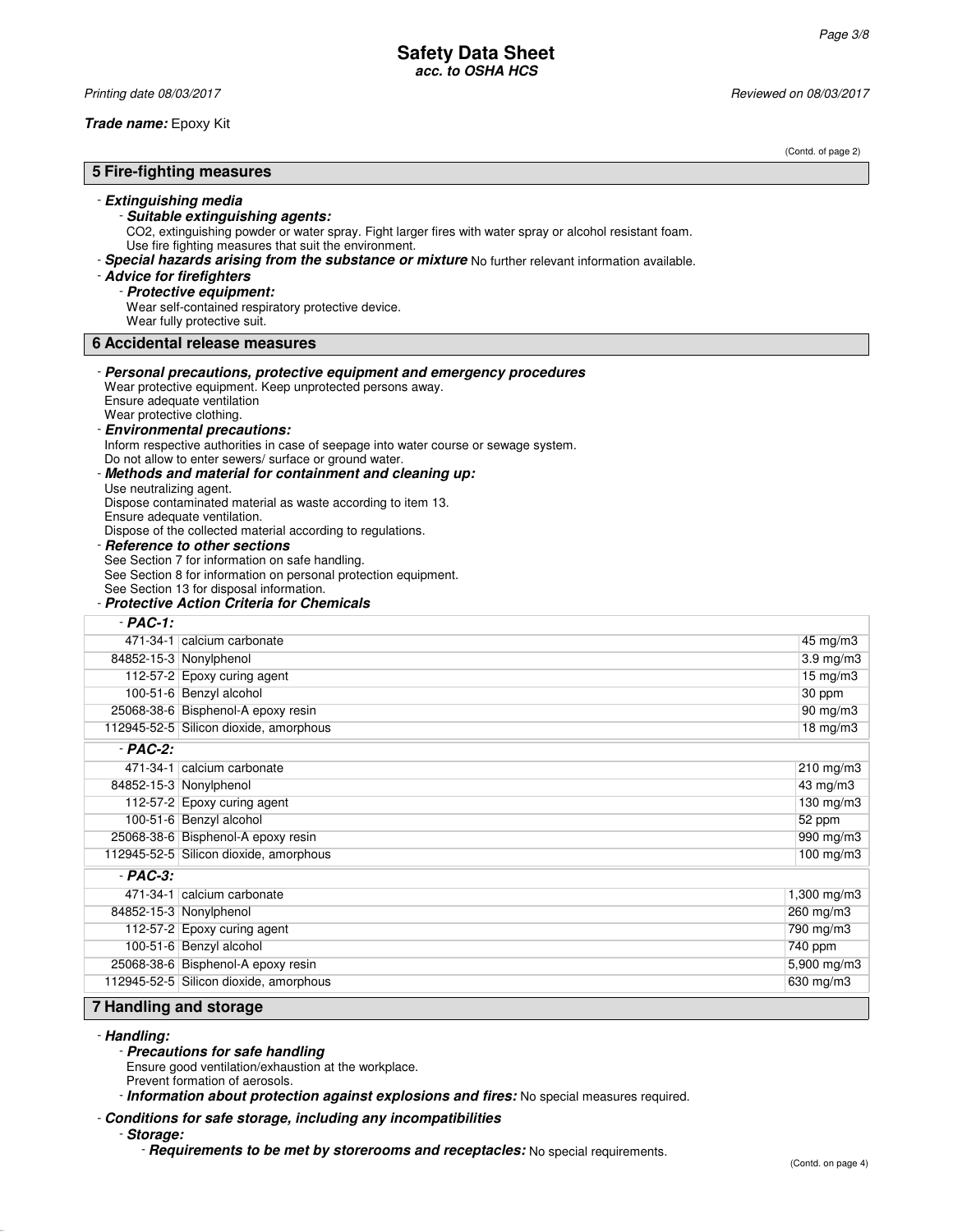# **Safety Data Sheet acc. to OSHA HCS**

Printing date 08/03/2017 Reviewed on 08/03/2017

**Trade name:** Epoxy Kit

- **Information about storage in one common storage facility:** Not required.

- **Further information about storage conditions:** Keep receptacle tightly sealed.

- **Specific end use(s)** No further relevant information available.

# **8 Exposure controls/personal protection**

- **Additional information about design of technical systems:** No further data; see item 7.

#### - **Control parameters**

#### - **Components with limit values that require monitoring at the workplace:**

The following constituents are the only constituents of the product which have a PEL, TLV or other recommended exposure limit. At this time, the other constituents have no known exposure limits.

| 471-34-1 calcium carbonate |                                                                                 |  |
|----------------------------|---------------------------------------------------------------------------------|--|
| <b>PEL</b>                 | Long-term value: $15*5**mg/m3$<br>*total dust **respirable fraction             |  |
| <b>REL</b>                 | Long-term value: 10* 5** mg/m <sup>3</sup><br>*total dust **respirable fraction |  |
| <b>TLV</b>                 | TLV withdrawn                                                                   |  |
|                            | 112-57-2 Epoxy curing agent                                                     |  |
|                            | WEEL Long-term value: $5 \text{ mg/m}^3$<br>Skin: DSEN                          |  |
|                            | 100-51-6 Benzyl alcohol                                                         |  |
|                            | WEEL Long-term value: 10 ppm                                                    |  |

- **Additional information:** The lists that were valid during the creation were used as basis.

### - **Exposure controls**

- **Personal protective equipment:**

#### - **General protective and hygienic measures:**

Keep away from foodstuffs, beverages and feed.

Immediately remove all soiled and contaminated clothing.

Wash hands before breaks and at the end of work.

Avoid contact with the eyes and skin.

# - **Breathing equipment:**

In case of brief exposure or low pollution use respiratory filter device. In case of intensive or longer exposure use respiratory protective device that is independent of circulating air.

#### - **Protection of hands:**



The glove material has to be impermeable and resistant to the product/ the substance/ the preparation.

Selection of the glove material on consideration of the penetration times, rates of diffusion and the degradation

## - **Material of gloves**

The selection of the suitable gloves does not only depend on the material, but also on further marks of quality and varies from manufacturer to manufacturer. As the product is a preparation of several substances, the resistance of the glove material can not be calculated in advance and has therefore to be checked prior to the application. Nitrile rubber, NBR

- **Penetration time of glove material**
- The exact break through time has to be found out by the manufacturer of the protective gloves and has to be observed.

- **As protection from splashes gloves made of the following materials are suitable:** Nitrile rubber, NBR - **Eye protection:**

Tightly sealed goggles

- **Body protection:** Protective work clothing

| 9 Physical and chemical properties                                                                |                 |  |
|---------------------------------------------------------------------------------------------------|-----------------|--|
| - Information on basic physical and chemical properties<br>- General Information<br>- Appearance: |                 |  |
| - Form:                                                                                           | <b>Viscous</b>  |  |
| - Color:                                                                                          | Straw           |  |
| - Odor:                                                                                           | Amine-like      |  |
| - Odor threshold:                                                                                 | Not determined. |  |

(Contd. of page 3)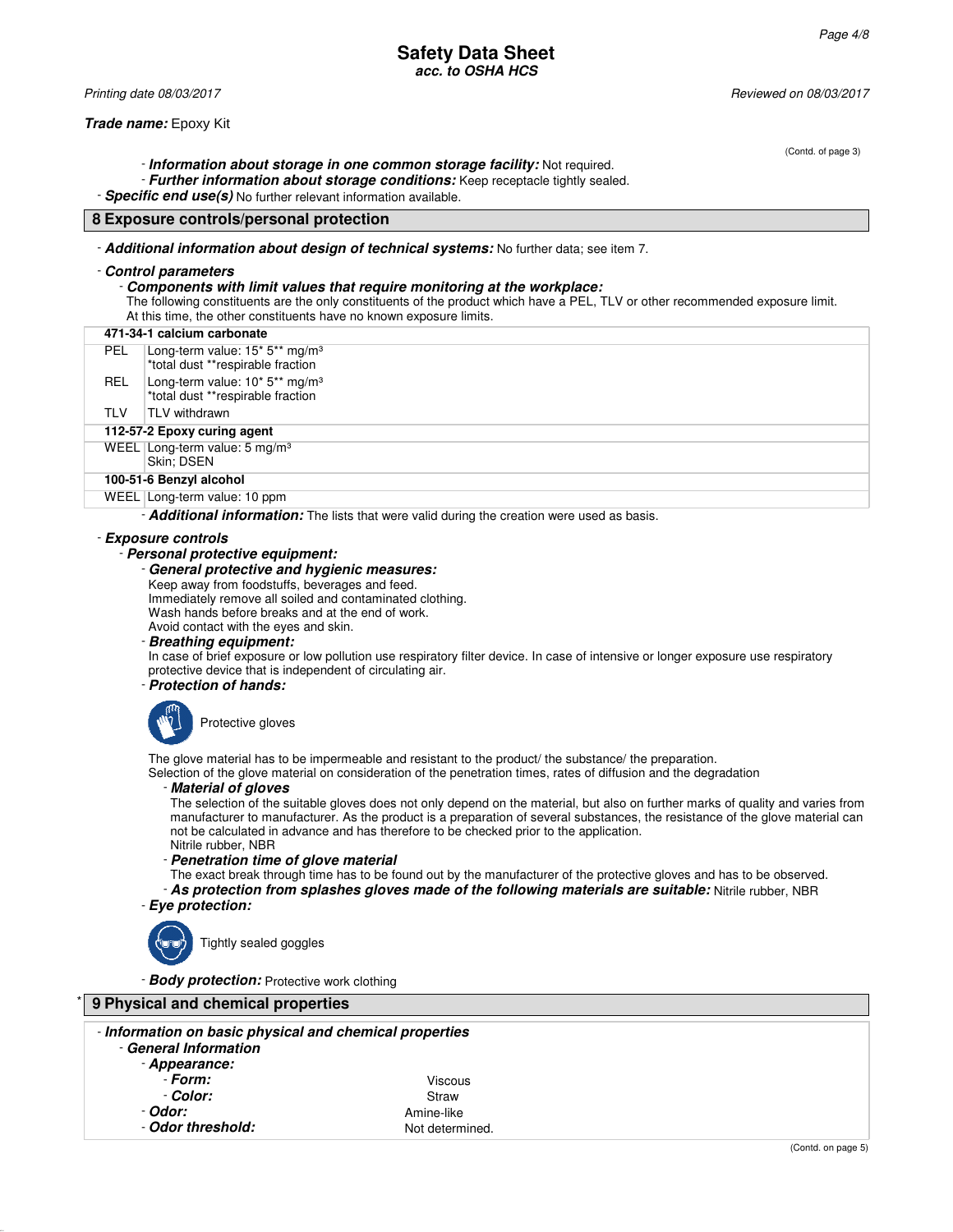**Trade name:** Epoxy Kit

Printing date 08/03/2017 Reviewed on 08/03/2017

|                                                            |                                               | (Contd. of page 4) |
|------------------------------------------------------------|-----------------------------------------------|--------------------|
| - pH-value:                                                | Not determined.                               |                    |
| - Change in condition                                      |                                               |                    |
| - Melting point/Melting range:                             | Undetermined.                                 |                    |
| - Boiling point/Boiling range:                             | >200 °C (>392 °F)                             |                    |
| - Flash point:                                             | 101°C (214 °F)                                |                    |
| - Flammability (solid, gaseous):                           | Not applicable.                               |                    |
| - Ignition temperature:                                    | 435°C (815 °F)                                |                    |
| - Decomposition temperature:                               | Not determined.                               |                    |
| - Auto igniting:                                           | Product is not selfigniting.                  |                    |
| - Danger of explosion:                                     | Product does not present an explosion hazard. |                    |
| - Explosion limits:                                        |                                               |                    |
| - Lower:                                                   | Not determined.                               |                    |
| - Upper:                                                   | Not determined.                               |                    |
| - Vapor pressure:                                          | Not determined.                               |                    |
| - Density:                                                 | Not determined.                               |                    |
| - Relative density                                         | Not determined.                               |                    |
| - Vapor density                                            | Not determined.                               |                    |
| - Evaporation rate                                         | Not determined.                               |                    |
| - Solubility in / Miscibility with                         |                                               |                    |
| - Water:                                                   | Not miscible or difficult to mix.             |                    |
| - Partition coefficient (n-octanol/water): Not determined. |                                               |                    |
| - Viscosity:                                               |                                               |                    |
| - Dynamic:                                                 | Not determined.                               |                    |
| - Kinematic:                                               | Not determined.                               |                    |
| - Solvent content:                                         |                                               |                    |
| - Organic solvents:                                        | 9.8%                                          |                    |
| - VOC content:                                             | 9.80%                                         |                    |
|                                                            | 98.0 g/l / 0.82 lb/gl                         |                    |
| - Solids content:                                          | 85.3%                                         |                    |
| - Other information                                        | No further relevant information available.    |                    |

- **Reactivity** No further relevant information available.

- **Chemical stability**

- **Thermal decomposition / conditions to be avoided:** No decomposition if used according to specifications.

- **Possibility of hazardous reactions** No dangerous reactions known.

- **Conditions to avoid** No further relevant information available.

- **Incompatible materials:** No further relevant information available.

- **Hazardous decomposition products:** No dangerous decomposition products known.

# **11 Toxicological information**

#### - **Information on toxicological effects**

- **Acute toxicity:**

| - LD/LC50 values that are relevant for classification: |                            |                             |  |
|--------------------------------------------------------|----------------------------|-----------------------------|--|
|                                                        | 471-34-1 calcium carbonate |                             |  |
| Oral                                                   | LD50                       | $6,450$ mg/kg (rat)         |  |
|                                                        | 84852-15-3 Nonylphenol     |                             |  |
| Oral                                                   | LD50                       | 500 mg/kg $(ATE)$           |  |
|                                                        |                            | 112-57-2 Epoxy curing agent |  |
| Oral                                                   | LD50                       | 500 mg/kg (ATE)             |  |
| Dermal                                                 | LD50                       | 660 mg/kg (rabbit)          |  |
|                                                        | 100-51-6 Benzyl alcohol    |                             |  |
| Oral                                                   | LD50                       | 1,230 mg/kg (rat)           |  |
| Dermal                                                 | LD50                       | 2,000 mg/kg (rabbit)        |  |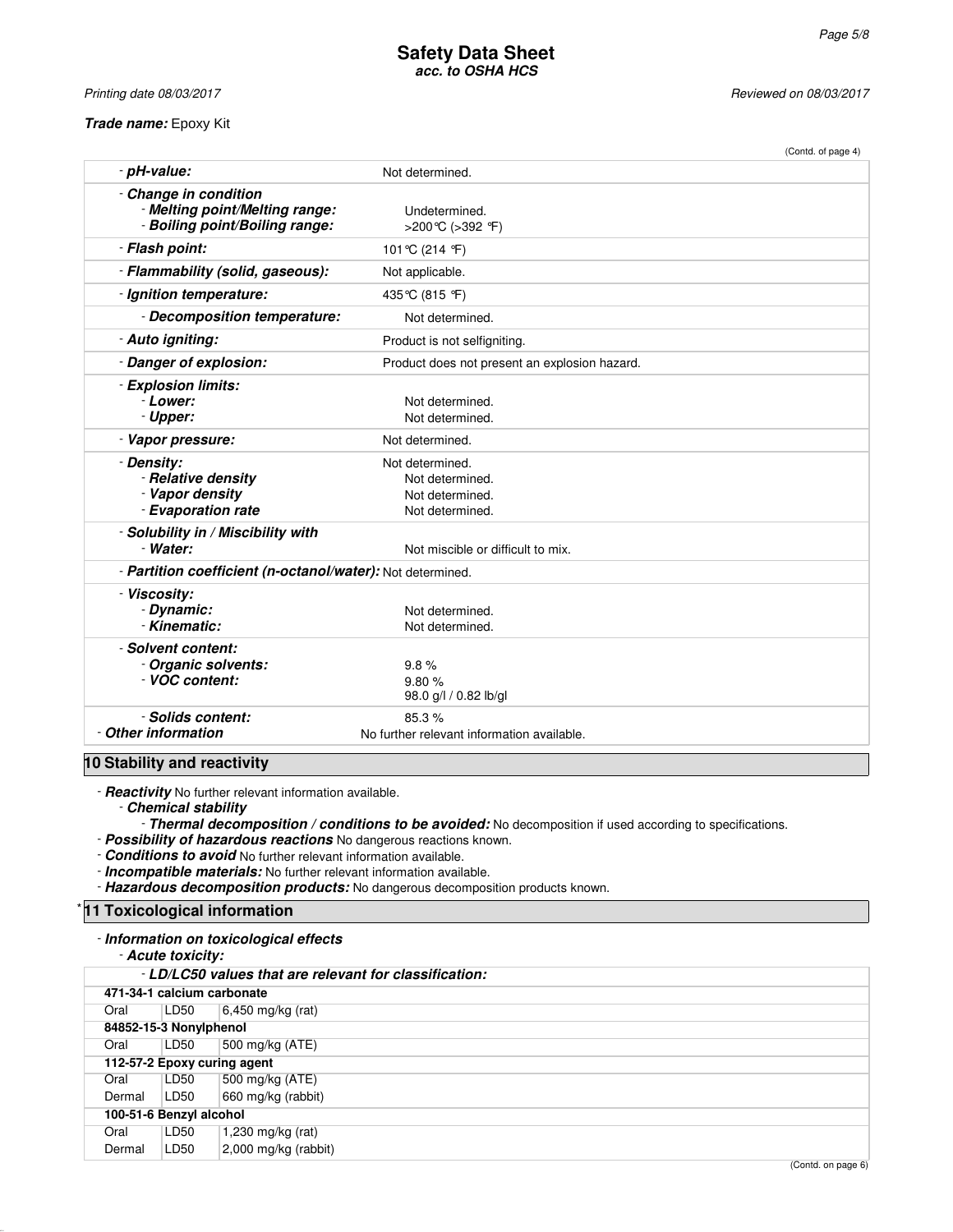Printing date 08/03/2017 **Printing date 08/03/2017** Reviewed on 08/03/2017

# **Trade name:** Epoxy Kit

|                                                                                                                                        | (Contd. of page 5) |
|----------------------------------------------------------------------------------------------------------------------------------------|--------------------|
| Inhalative $ LOG0/4 h 11 mg/1 (ATE)$                                                                                                   |                    |
| - Primary irritant effect:                                                                                                             |                    |
| - on the skin: Caustic effect on skin and mucous membranes.                                                                            |                    |
| - on the eye: Strong caustic effect.                                                                                                   |                    |
| - Sensitization: Sensitization possible through skin contact.                                                                          |                    |
| - Additional toxicological information:                                                                                                |                    |
| The product shows the following dangers according to internally approved calculation methods for preparations:<br>Harmful<br>Corrosive |                    |
| Irritant                                                                                                                               |                    |
| Swallowing will lead to a strong caustic effect on mouth and throat and to the danger of perforation of esophagus and stomach.         |                    |
| - Carcinogenic categories                                                                                                              |                    |
| - IARC (International Agency for Research on Cancer)                                                                                   |                    |
| None of the ingredients is listed.                                                                                                     |                    |
| - NTP (National Toxicology Program)                                                                                                    |                    |
| None of the ingredients is listed.                                                                                                     |                    |
| - OSHA-Ca (Occupational Safety & Health Administration)                                                                                |                    |
| None of the ingredients is listed.                                                                                                     |                    |
| 12 Ecological information                                                                                                              |                    |
| - Toxicity                                                                                                                             |                    |
| - <b>Aquatic toxicity:</b> No further relevant information available.                                                                  |                    |
| - Persistence and degradability No further relevant information available.                                                             |                    |
| - Behavior in environmental systems:                                                                                                   |                    |
| - Bioaccumulative potential No further relevant information available.                                                                 |                    |

- **Mobility in soil** No further relevant information available.
- **Ecotoxical effects:**
	- **Remark:** Toxic for fish
- **Additional ecological information:**
	- **General notes:**

Water hazard class 3 (Self-assessment): extremely hazardous for water

Do not allow product to reach ground water, water course or sewage system, even in small quantities.

Must not reach bodies of water or drainage ditch undiluted or unneutralized.

Danger to drinking water if even extremely small quantities leak into the ground.

Also poisonous for fish and plankton in water bodies.

Toxic for aquatic organisms

# - **Results of PBT and vPvB assessment**

- **PBT:** Not applicable.
- **vPvB:** Not applicable.

- **Other adverse effects** No further relevant information available.

# **13 Disposal considerations**

# - **Waste treatment methods**

- **Recommendation:** Must not be disposed of together with household garbage. Do not allow product to reach sewage system.

# - **Uncleaned packagings:**

- **Recommendation:** Disposal must be made according to official regulations.

# **14 Transport information**

| - UN-Number<br>- DOT. IMDG. IATA                       | UN1760                                                                                                                                                                                                                      |
|--------------------------------------------------------|-----------------------------------------------------------------------------------------------------------------------------------------------------------------------------------------------------------------------------|
| - UN proper shipping name<br>- DOT<br>- IMDG<br>- IATA | Corrosive liquids, n.o.s. (Nonylphenol, Tetraethylenepentamine)<br>CORROSIVE LIQUID, N.O.S. (Nonylphenol,<br>TETRAETHYLENEPENTAMINE), MARINE POLLUTANT<br>CORROSIVE LIQUID, N.O.S. (Nonylphenol,<br>TETRAETHYLENEPENTAMINE) |

(Contd. on page 7)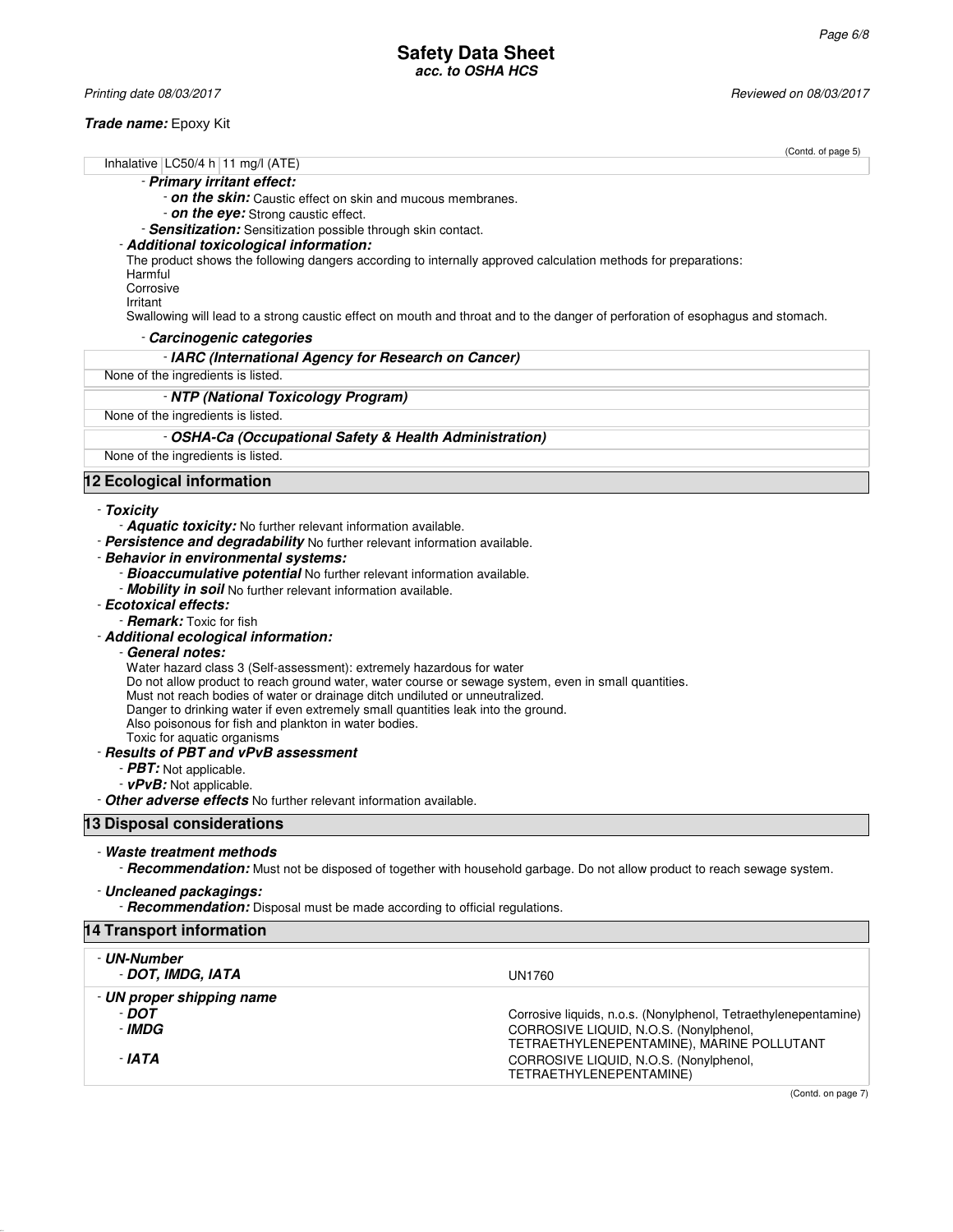Printing date 08/03/2017 Printing date 08/03/2017

**Trade name:** Epoxy Kit

|                                                                                                                                            | (Contd. of page 6)                                                                                                      |
|--------------------------------------------------------------------------------------------------------------------------------------------|-------------------------------------------------------------------------------------------------------------------------|
| - Transport hazard class(es)                                                                                                               |                                                                                                                         |
| $-$ DOT                                                                                                                                    |                                                                                                                         |
|                                                                                                                                            |                                                                                                                         |
| - Class<br>- Label                                                                                                                         | 8 Corrosive substances<br>8                                                                                             |
| - IMDG                                                                                                                                     |                                                                                                                         |
|                                                                                                                                            |                                                                                                                         |
| - Class<br>- Label                                                                                                                         | 8 Corrosive substances<br>8                                                                                             |
| $- IATA$                                                                                                                                   |                                                                                                                         |
|                                                                                                                                            |                                                                                                                         |
| - Class<br>- Label                                                                                                                         | 8 Corrosive substances<br>8                                                                                             |
| - Packing group<br>- DOT, IMDG, IATA                                                                                                       | $\mathbf{III}$                                                                                                          |
| - Environmental hazards:                                                                                                                   | Product contains environmentally hazardous substances:<br>Nonylphenol                                                   |
| - Marine pollutant:                                                                                                                        | Symbol (fish and tree)                                                                                                  |
| - Special precautions for user<br>- Danger code (Kemler):<br>- EMS Number:<br>- Segregation groups<br>- Stowage Category<br>- Stowage Code | Warning: Corrosive substances<br>80<br>$F-A, S-B$<br>Alkalis<br>А<br>SW2 Clear of living quarters.                      |
| - Transport in bulk according to Annex II of MARPOL73/78                                                                                   |                                                                                                                         |
| and the IBC Code                                                                                                                           | Not applicable.                                                                                                         |
| - Transport/Additional information:                                                                                                        |                                                                                                                         |
| $-$ DOT<br>- Quantity limitations                                                                                                          | On passenger aircraft/rail: 5 L<br>On cargo aircraft only: 60 L                                                         |
| - IMDG                                                                                                                                     |                                                                                                                         |
| - Limited quantities (LQ)<br>- Excepted quantities (EQ)                                                                                    | 5L<br>Code: E1<br>Maximum net quantity per inner packaging: 30 ml<br>Maximum net quantity per outer packaging: 1000 ml  |
| - UN "Model Regulation":                                                                                                                   | UN 1760 CORROSIVE LIQUIDS, N.O.S. (NONYLPHENOL,<br>TETRAETHYLENEPENTAMINE), 8, III, ENVIRONMENTALLY<br><b>HAZARDOUS</b> |
| <b>15 Regulatory information</b>                                                                                                           |                                                                                                                         |

- **Safety, health and environmental regulations/legislation specific for the substance or mixture** - **Sara**

| - Section 355 (extremely hazardous substances):   |                |
|---------------------------------------------------|----------------|
| None of the ingredients is listed.                |                |
| - Section 313 (Specific toxic chemical listings): |                |
| 84852-15-3 Nonylphenol                            |                |
| - TSCA (Toxic Substances Control Act):            |                |
| calcium carbonate                                 |                |
|                                                   | (Contdonnone0) |